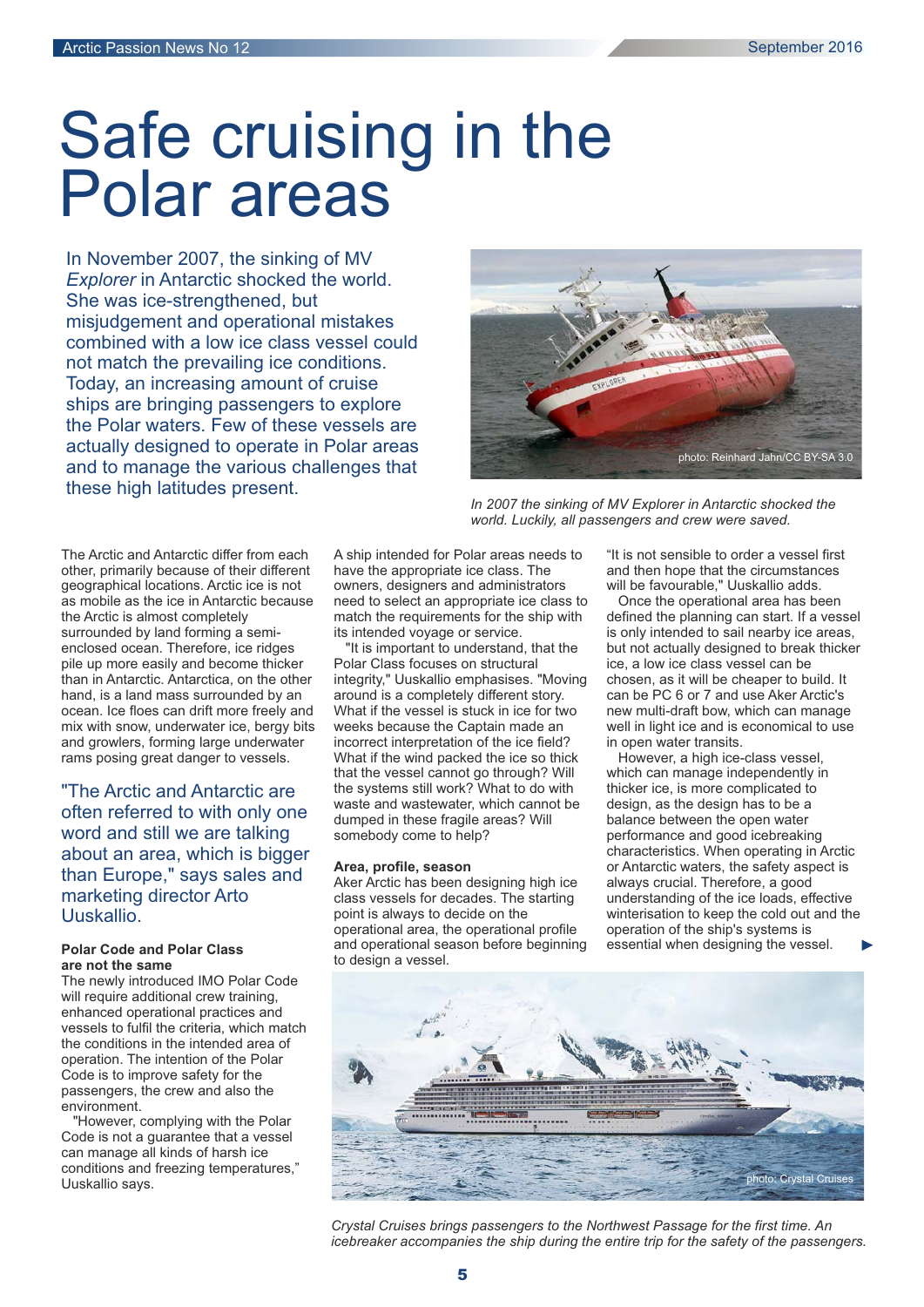#### **Ice class is safety**

First of all, from a safety point of view, the right ice class needs to be chosen. Secondly, the right performance in ice and open water has to be selected to keep operating costs down.

"Ice class is a guarantee of safety, not a guarantee of performance," Uuskallio points out.

The choices in performance concern how the vessel will manage operations in ice and open water. Operation in difficult ice conditions is of utmost importance, but also involves higher operation costs. When selecting icebreaking capabilities, it is essential to also include open water performance for cost efficiency in long open water transits.

"Our aim is to always find the optimal solution for our customers' needs, which will combine the icebreaking capabilities with hydrodynamics without at any point compromising safety," says Uuskallio.

#### **Winterisation needs**

A third area of consideration is winterisation. This means how well all the machinery and equipment can sustain freezing temperatures and how to keep the accommodation and recreational spaces comfortable.

"Winterisation is not something you can add as a warm jacket when you are feeling cold. It has to be part of the design from the beginning. At the same time, it makes the vessel energy efficient," Uuskallio adds.

Winterisation guarantees that the vessel can function in freezing temperatures. If, for some reason something would happen, the big vessel is usually the safest place to stay. Small lifeboats are cold to sit in and help can be days away.

There are different types of cruise ships and passengers. Expeditioncruises usually take more adventurous passengers, who are prepared to manage also uncomfortable situations. Luxury cruises usually carry passengers who like to dress up nicely and admire the scenery from the restaurant window. Nevertheless, safety should not be a question in either case.

That November night in 2007 was fortunate. The seas around MV *Explorer* were calm and there was enough time for the passengers to board the lifeboats and RIBs in the darkness, while their cruise vessel was taking in more and more water. Help came after only a few hours and all the passengers and crew were saved by another vessel. The next time might not be as lucky, so please contact Aker Arctic before starting to plan your Arctic cruise liner, we would be more than happy to assist you in designing a safe cruise ship.



*Aker Arctic has designed strong ice vessels for decades. The starting point is always to decide the operational area, the operational profile and operational season before beginning to design a vessel. The concept drawing is for the International Marine Association's annual conference held in 1989 in Helsinki.*

*The Double-Acting ship concept Aker Arctic has developed can also be used for cruise vessels. The vessel advances bow first in open water or light ice conditions and stern first in heavy ice conditions. The vessel on the right is Norilskiy Nickel, an Arctic container ship designed by Aker Arctic and built by Aker Finnyards in 2006. She has been operating successfully in the Russian Arctic for ten years and does not require icebreaker assistance even in the hardest ice conditions.*





| Polar<br><b>Class</b> | Ice descriptions (based on WMO Sea Ice Nomenclature)                                       |
|-----------------------|--------------------------------------------------------------------------------------------|
| PC <sub>1</sub>       | Year-round operation in all polar waters                                                   |
| PC <sub>2</sub>       | Year-round operation in moderate multi-year ice conditions                                 |
| PC <sub>3</sub>       | Year-round operation in second-year ice, which may include multi- year<br>lice inclusions. |
| PC <sub>4</sub>       | Year-round operation in thick first-year ice which may include old ice<br>linclusions      |
| PC <sub>5</sub>       | Year-round operation in medium first-year ice which may include old ice<br>linclusions     |
| PC <sub>6</sub>       | Summer/autumn operation in medium first-year ice which may include old<br>lice inclusions  |
| PC <sub>7</sub>       | Summer/autumn operation in thin first-year ice which may include old ice<br>inclusions     |

*The Polar Class notation is used throughout the Unified Requirements for Polar Class ships to convey the differences between classes with respect to operational capability and strength. It is the responsibility of the Owner to select an appropriate Polar Class. Source www.iacs.org.uk*